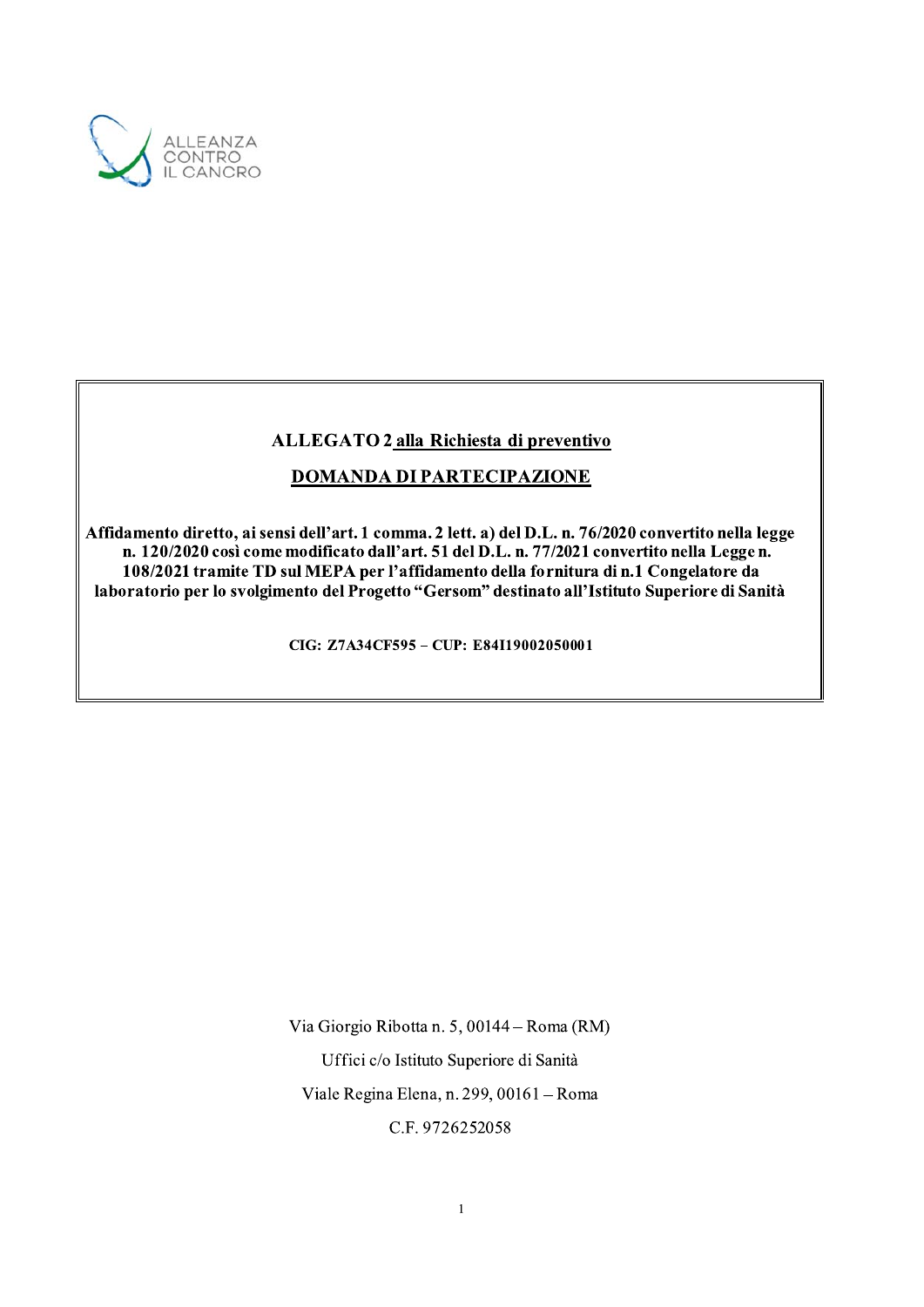|        | <b>nato</b>    | a |                                               |  |  |                                                                                                                                           |  |  | il |
|--------|----------------|---|-----------------------------------------------|--|--|-------------------------------------------------------------------------------------------------------------------------------------------|--|--|----|
|        | in qualità di: |   |                                               |  |  |                                                                                                                                           |  |  |    |
|        |                |   | [barrare la casella di interesse]             |  |  |                                                                                                                                           |  |  |    |
| $\Box$ |                |   | Titolare (in caso di ditta individuale);      |  |  |                                                                                                                                           |  |  |    |
| □      |                |   | Legale Rappresentante;                        |  |  |                                                                                                                                           |  |  |    |
| □      |                |   |                                               |  |  | Procuratore (come da allegata procura in data ___________________________avanti al Notaio<br>con Studio in _____________ n. di repertorio |  |  |    |
|        |                |   | $\qquad \qquad \overbrace{\qquad \qquad }^{}$ |  |  |                                                                                                                                           |  |  |    |
|        |                |   |                                               |  |  | dell'Operatore Economico et al. 2006 anno 2010 anno 2010 anno 2010 anno 2010 anno 2010 anno 2010 anno 2010 ann                            |  |  |    |
|        |                |   |                                               |  |  |                                                                                                                                           |  |  |    |
|        |                |   |                                               |  |  | Via $\overline{\phantom{a} \phantom{a}}$                                                                                                  |  |  |    |
|        |                |   |                                               |  |  |                                                                                                                                           |  |  |    |
|        |                |   |                                               |  |  |                                                                                                                                           |  |  |    |
|        |                |   |                                               |  |  |                                                                                                                                           |  |  |    |

|                                                  | Recapiti presso i quali si intendono ricevere le comunicazioni della Stazione Appaltante |  |  |  |  |  |  |
|--------------------------------------------------|------------------------------------------------------------------------------------------|--|--|--|--|--|--|
| (da indicarsi obbligatoriamente)                 |                                                                                          |  |  |  |  |  |  |
| Domicilio eletto                                 |                                                                                          |  |  |  |  |  |  |
|                                                  |                                                                                          |  |  |  |  |  |  |
| Indirizzo di posta elettronica ordinaria (PEO)   |                                                                                          |  |  |  |  |  |  |
|                                                  |                                                                                          |  |  |  |  |  |  |
| Indirizzo di posta elettronica certificata (PEC) |                                                                                          |  |  |  |  |  |  |
| Numero di telefono                               |                                                                                          |  |  |  |  |  |  |
| Numero di fax                                    |                                                                                          |  |  |  |  |  |  |

## **CHIEDE**

che il suddetto Operatore Economico sia ammesso a partecipare alla procedura in oggetto, in qualità di:

[barrare la casella di interesse]

- $\Box$ impresa individuale (art. 45, comma 2, lett. a), del D. Lgs. 50/2016);
- società in nome collettivo;  $\Box$
- società in accomandita semplice;  $\Box$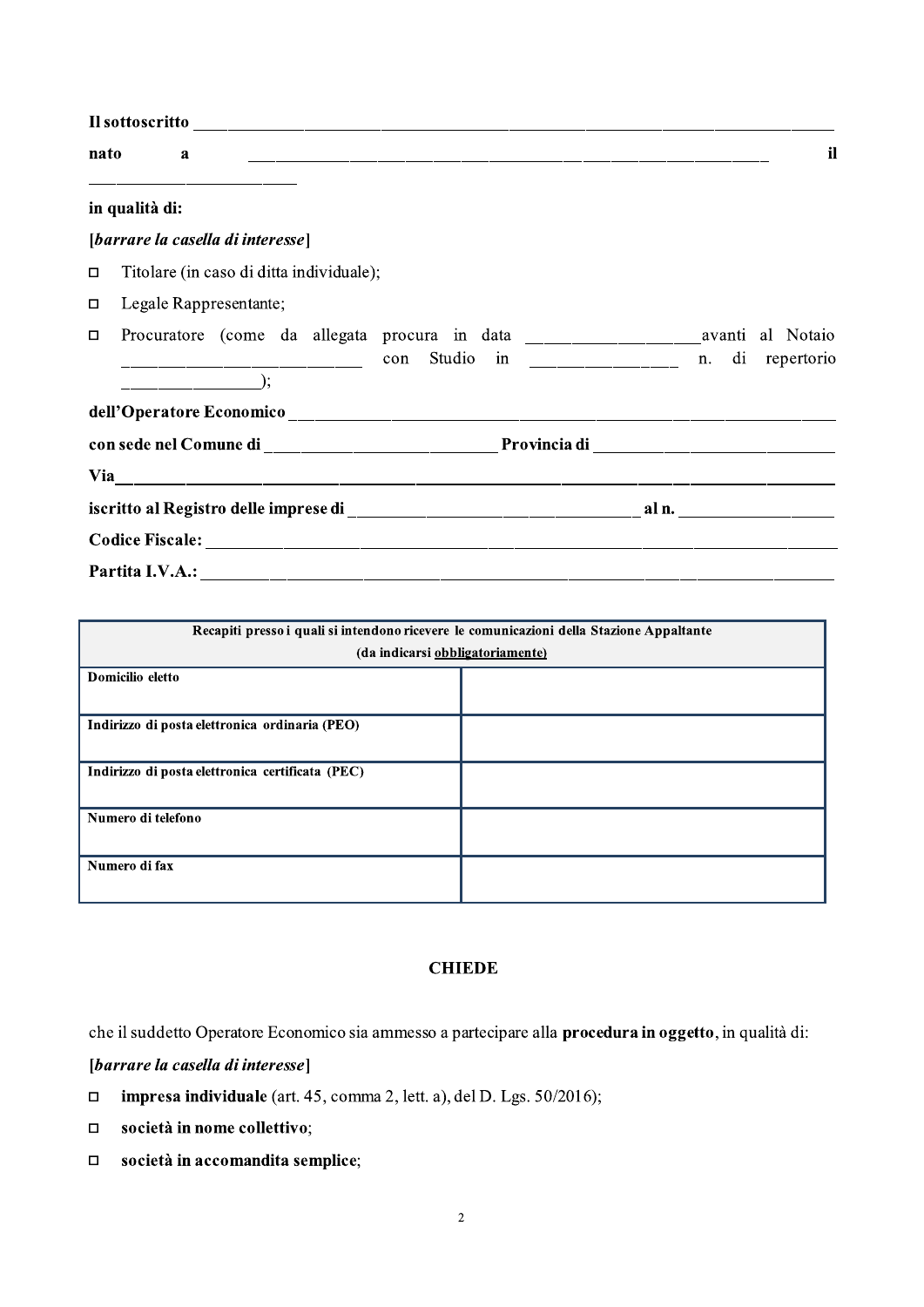- $\Box$  altro tipo di società o consorzio, dotato del seguente sistema di amministrazione e controllo:
	-
- **altro tipo di società o consorzio**, dotato del seguente sistema di amministrazione e controllo:<br>
o sistema tradizionale (articolato su un Consiglio di Amministrazione e su un Collegio sindacale)<br>
o sistema monistico (fon o sistema monistico (fondato sulla presenza di un Consiglio di Amministrazione e di un comitato per il controllo sulla gestione costituito al suo interno); **i** tipo di società o consorzio, dotato del seguente sistema di amministrazion<br>sistema tradizionale (articolato su un Consiglio di Amministrazione e su un<br>sistema monistico (fondato sulla presenza di un Consiglio di Ammini **altro tipo di società o consorzio**, dotato del seguente sistema di amministrazione e controllo:<br>
sistema tradizionale (articolato su un Consiglio di Amministrazione e su un Collegio sindacale)<br>
sistema monistico (fondato
	-
- $\Box$  consorzio tra società cooperative di pr

| □       | altro tipo di società o consorzio, dotato del seguente sistema di amministrazione e controllo:                                                                                                                  |                                                                                                   |  |  |  |  |
|---------|-----------------------------------------------------------------------------------------------------------------------------------------------------------------------------------------------------------------|---------------------------------------------------------------------------------------------------|--|--|--|--|
|         | sistema tradizionale (articolato su un Consiglio di Amministrazione e su un Collegio sindacale)<br>$\circ$                                                                                                      |                                                                                                   |  |  |  |  |
| $\circ$ | il controllo sulla gestione costituito al suo interno);                                                                                                                                                         | sistema monistico (fondato sulla presenza di un Consiglio di Amministrazione e di un comitato per |  |  |  |  |
| $\circ$ | sistema dualistico (articolato sul Consiglio di gestione e sul Consiglio di sorveglianza);                                                                                                                      |                                                                                                   |  |  |  |  |
| □       | consorzio fra società cooperative di produzione e lavoro (art. 45, comma 2, lett. b), del D. Lgs.<br>$50/2016$ ;                                                                                                |                                                                                                   |  |  |  |  |
|         | [indicare il/i consorziato/i per il/i quale/i concorre alla gara. N.B.: qualora il consorzio non indichi per quale/i<br>consorziato/i concorre, si intende che lo stesso partecipa in nome e per conto proprio] |                                                                                                   |  |  |  |  |
|         |                                                                                                                                                                                                                 |                                                                                                   |  |  |  |  |
|         |                                                                                                                                                                                                                 |                                                                                                   |  |  |  |  |
|         |                                                                                                                                                                                                                 |                                                                                                   |  |  |  |  |
|         |                                                                                                                                                                                                                 |                                                                                                   |  |  |  |  |
|         |                                                                                                                                                                                                                 |                                                                                                   |  |  |  |  |
|         |                                                                                                                                                                                                                 |                                                                                                   |  |  |  |  |
| $\Box$  | consorzio tra imprese artigiane (art. 45, comma 2, lett. b) del D.Lgs. 50/2016)                                                                                                                                 |                                                                                                   |  |  |  |  |
|         |                                                                                                                                                                                                                 |                                                                                                   |  |  |  |  |
|         | [indicare il/i consorziato/i per il/i quale/i concorre alla gara. N.B.: qualora il consorzio non indichi per quale/i<br>consorziato/i concorre, si intende che lo stesso partecipa in nome e per conto proprio] |                                                                                                   |  |  |  |  |
|         |                                                                                                                                                                                                                 |                                                                                                   |  |  |  |  |
|         |                                                                                                                                                                                                                 |                                                                                                   |  |  |  |  |
|         |                                                                                                                                                                                                                 |                                                                                                   |  |  |  |  |

### consorzio tra imprese artigiane (art. 45, comma 2, lett. b) del D.Lgs.  $50/2016$

| consorzio stabile (art. 45, comma 2, lett. c), del D.Lgs. $50/2016$ )<br>$\Box$<br>consorziato/i concorre, si intende che lo stesso partecipa in nome e per conto proprio |      | [indicare il/i consorziato/i per il/i quale/i concorre alla gara. N.B.: qualora il consorzio non indichi per quale/i |
|---------------------------------------------------------------------------------------------------------------------------------------------------------------------------|------|----------------------------------------------------------------------------------------------------------------------|
|                                                                                                                                                                           |      |                                                                                                                      |
|                                                                                                                                                                           | C.F. | sede                                                                                                                 |

|        | C.F.                                                                         | sede and the set of the set of the set of the set of the set of the set of the set of the set of the set of the |  |
|--------|------------------------------------------------------------------------------|-----------------------------------------------------------------------------------------------------------------|--|
|        |                                                                              |                                                                                                                 |  |
|        |                                                                              |                                                                                                                 |  |
| $\Box$ | raggruppamento temporaneo (art. 45, comma 2, lett. d), del D. Lgs. 50/2016): |                                                                                                                 |  |
|        | 3                                                                            |                                                                                                                 |  |
|        |                                                                              |                                                                                                                 |  |
|        |                                                                              |                                                                                                                 |  |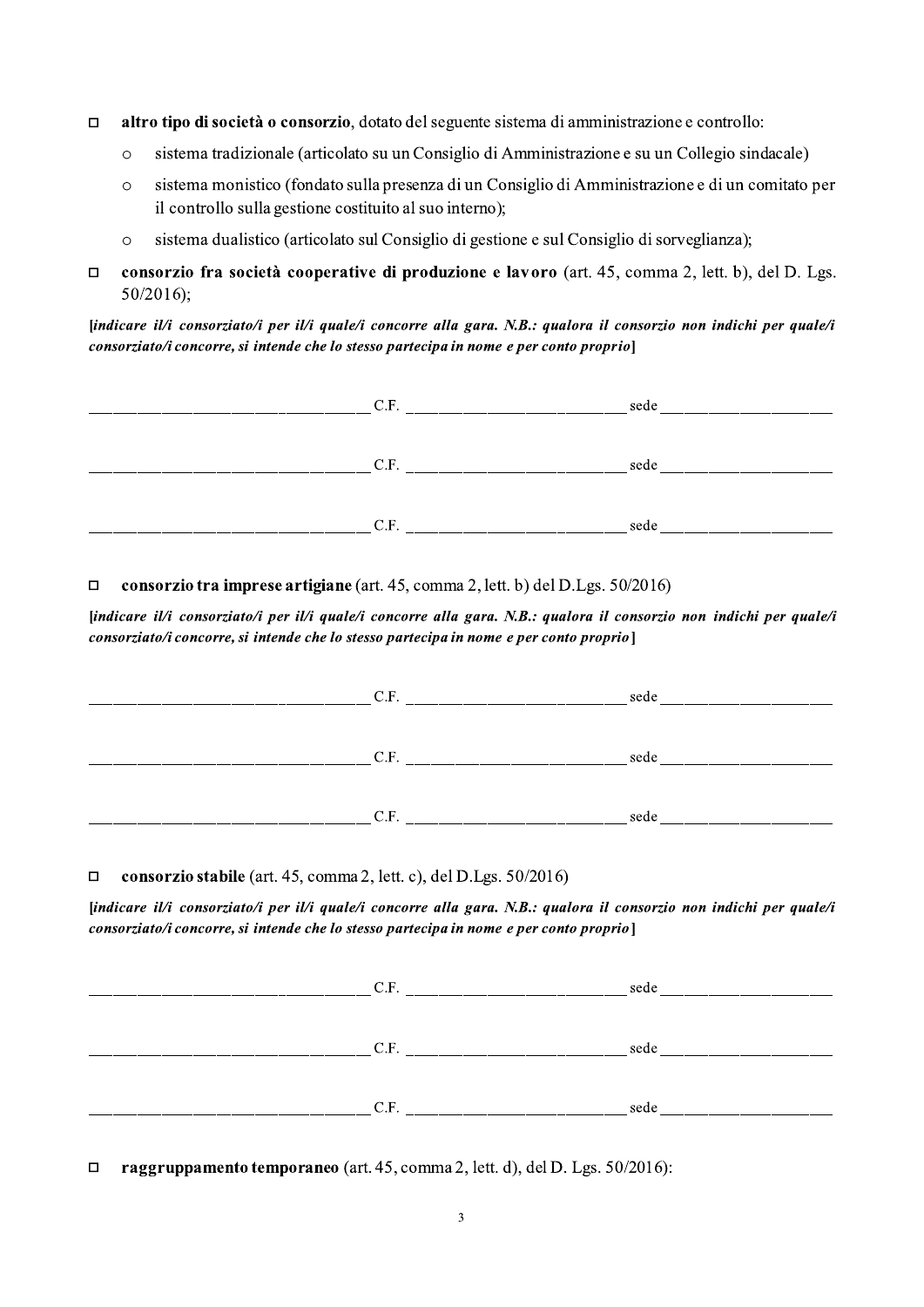- o tipo orizzontale
- o tipo verticale
- o costituito
- $\circ$  costituendo

consorzio ordinario di concorrenti (art. 45, comma 2, lett. e), del D. Lgs.  $50/2016$ : 5, comma 2, lett. e), del D. Lgs. 50/2016):<br>
gs. 50/2016):<br>
gs. 50/2016):

- o costituito
- $\circ$  costituendo
- **GEIE** (art. 45, comma 2, lett. g), del D. Lgs.  $50/2016$ :
	- $\circ$  costituito
	- $\circ$  costituendo

rdinario di concorrenti (art. 45, comma 2, lett. e), de<br>to<br>ndo<br>5, comma 2, lett. g), del D. Lgs. 50/2016):<br>to<br>ndo<br>nnti devono essere compilate <u>solo</u> in caso di raggruppa<br>o costituiti. In tal caso, per ciascun operatore oc [Le tabelle sottostanti devono essere compilate solo in caso di raggruppamento temporaneo, consorzio ordinario, GEIE costituendi o costituiti. In tal caso, per ciascun operatore occorrerà indicare la ragione sociale, la sede legale, la partita I.V.A. o codice fiscale, le parti della prestazione di competenza, la quota di partecipazione all'operatore plurisoggettivo e la quota di esecuzione della prestazione]

| <b>Ragione sociale</b><br><b>Operatore Mandatario/</b><br>Capofila/Capogruppo | Partita<br>I.V.A./Codice<br>fiscale | <b>Sede</b><br>legale | Parti della<br>prestazione di<br>competenza | Quota di<br>partecipazione | Quota di<br>esecuzione |
|-------------------------------------------------------------------------------|-------------------------------------|-----------------------|---------------------------------------------|----------------------------|------------------------|
|                                                                               |                                     |                       |                                             |                            |                        |

| Ragione sociale<br>Operatore<br>Mandante/Consorziata | Partita<br>I.V.A./Codice<br>fiscale | Sede<br>legale | Parti della<br>prestazione di<br>competenza | Quota di<br>partecipazione | Quota di<br>esecuzione |
|------------------------------------------------------|-------------------------------------|----------------|---------------------------------------------|----------------------------|------------------------|
|                                                      |                                     |                |                                             |                            |                        |
|                                                      |                                     |                |                                             |                            |                        |
|                                                      |                                     |                |                                             |                            |                        |

 $\Box$  nel caso di raggruppamenti temporanei, consorzi ordinari o GEIE costituendi, si impegna, in caso di aggiudicazione, ad uniformarsi alla disciplina vigente con riguardo ai raggruppamenti temporan'ei o consorzi ai sensi dell'art. 48 comma 8 del Codice e quindi a conferire mandato collettivo speciale con rappresentanza all'impresa qualificata come mandataria che stipulerà il contratto in nome e per conto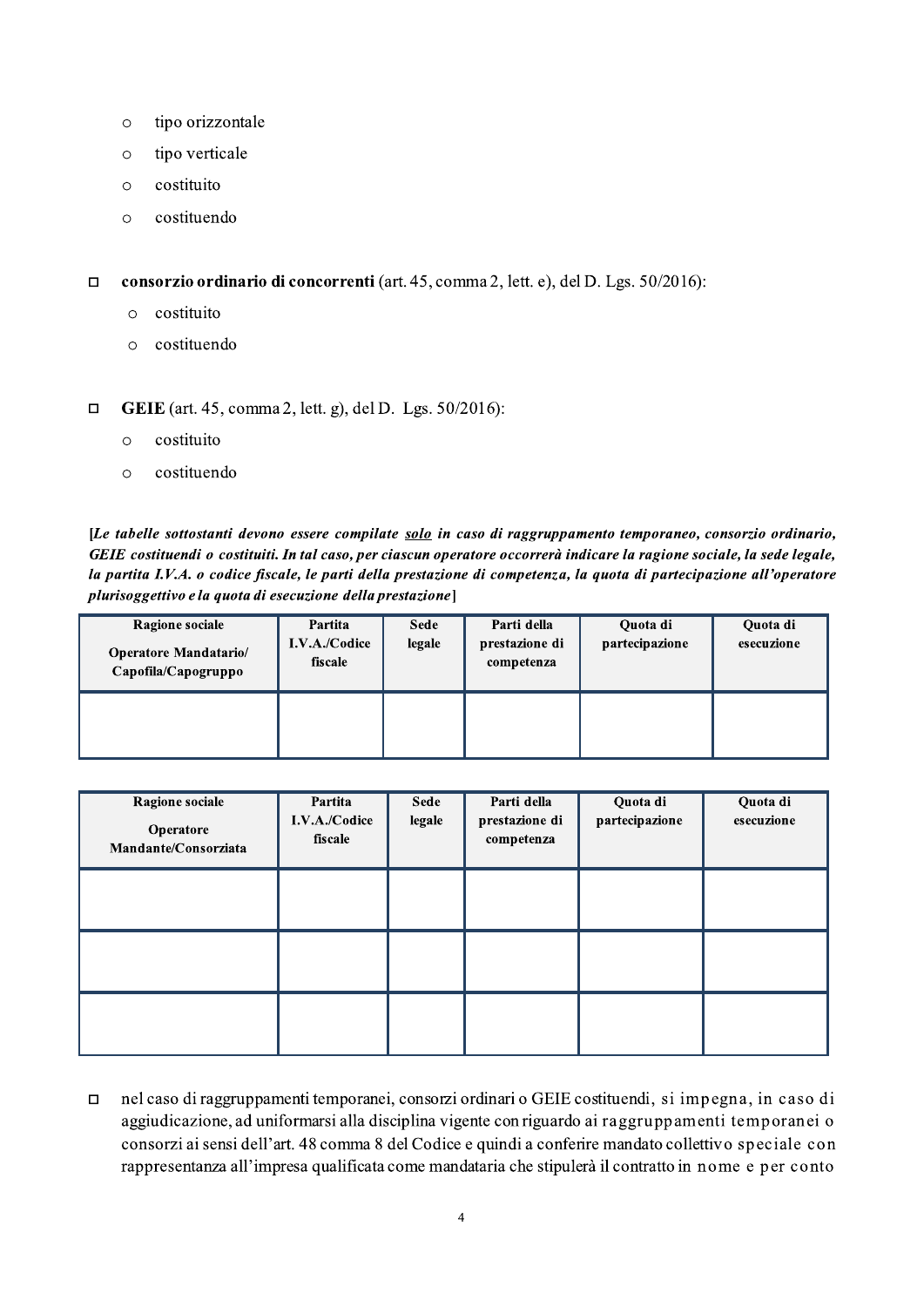delle mandanti/consorziate;

- aggregazione tra imprese aderenti al contratto di rete (art. 45, comma 2, lett. f) del D. Lgs.  $\Box$  $50/2016$ :
	- dotata di organo comune con potere di rappresentanza e di soggettività giuridica;  $\circ$
	- dotata di organo comune con potere di rappresentanza, ma priva di soggettività giuridica;  $\circ$
	- sprovvista di un organo comune, ovvero con organo comune privo del potere di rappresentanza,  $\circ$ ovvero privo dei requisiti di qualificazione richiesti per assumere la veste di mandataria;

[I quadri sottostanti devono essere compilati solo in caso di aggregazione di imprese di rete. In tal caso, per ciascuna delle imprese aderenti al contratto di rete che partecipano alla gara occorrerà indicare la ragione sociale, la partita I.V.A. o codice fiscale, la sede legale, le parti della prestazione di competenza, la quota di partecipazione all'operatore plurisoggettivo e la quota di esecuzione della prestazione]

| <b>Ragione sociale</b><br>Organo comune | Partita<br>I.V.A./Codice<br>fiscale | Sede<br>legale | Parti della<br>prestazione di<br>competenza | Quota di<br>partecipazione | Quota di<br>esecuzione |
|-----------------------------------------|-------------------------------------|----------------|---------------------------------------------|----------------------------|------------------------|
|                                         |                                     |                |                                             |                            |                        |

| Ragione sociale<br>Operatore retista partecipante<br>alla gara | Partita<br>I.V.A./<br><b>Codice fiscale</b> | Sede legale | Parti della<br>prestazione di<br>competenza | Quota di<br>partecipazione | Quota di<br>esecuzione |
|----------------------------------------------------------------|---------------------------------------------|-------------|---------------------------------------------|----------------------------|------------------------|
|                                                                |                                             |             |                                             |                            |                        |
|                                                                |                                             |             |                                             |                            |                        |
|                                                                |                                             |             |                                             |                            |                        |

## **E DICHIARA**

- di voler ricevere tutte le comunicazioni inerenti alla procedura di gara in oggetto ai recapiti sopra j, indicati:
- di autorizzare espressamente la Stazione Appaltante all'uso, anche esclusivo, dei suddetti recapiti per  $\blacksquare$ effettuare le comunicazioni;
- di essere informato che la Stazione Appaltante non sarà responsabile per il tardivo o mancato recapito  $\blacksquare$ delle comunicazioni in caso di mancata indicazione dei recapiti suddetti e/o di mancato avviso del